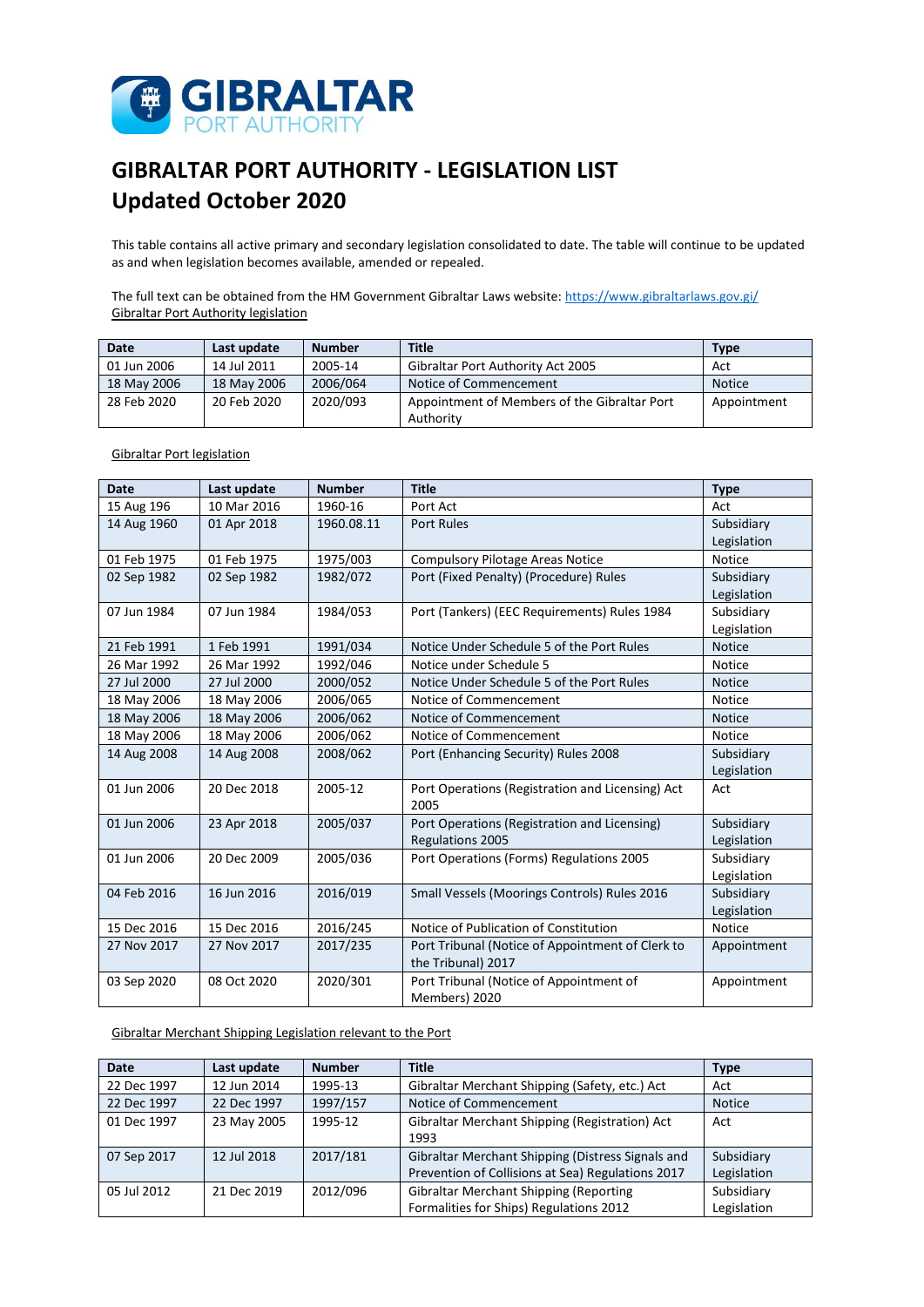| 05 Mar 2012 | 20 Mar 2014 | 2012/023 | <b>Gibraltar Merchant Shipping (Accident Reporting</b><br>and Investigation) Regulations 2012 | Subsidiary<br>Legislation |
|-------------|-------------|----------|-----------------------------------------------------------------------------------------------|---------------------------|
| 05 Mar 2012 | 05 Mar 2012 | 2012/026 | Gibraltar Merchant Shipping (Insurance for                                                    | Subsidiary                |
|             |             |          | Maritime Claims) Regulations 2012                                                             | Legislation               |
| 22 Sep 2011 | 31 Dec 2015 | 2011/158 | Gibraltar Merchant Shipping (Organisations for                                                | Subsidiary                |
|             |             |          | Inspections, Survey and Certification of Ships)                                               | Legislation               |
|             |             |          | Regulations 2011                                                                              |                           |
| 01 Dec 2009 | 01 Dec 2009 | 2009/082 | Gibraltar Merchant Shipping (Prevention of                                                    | Subsidiary                |
|             |             |          | Pollution from Ships) Regulations 2009                                                        | Legislation               |
| 01 Jul 2009 | 01 May 2012 | 2009/032 | Gibraltar Merchant Shipping (Fees, Charges and                                                | Subsidiary                |
|             |             |          | Taxes) Regulations 2009                                                                       | Legislation               |
| 06 Apr 2006 | 08 May 2008 | 2006/023 | Gibraltar Merchant Shipping (Manning, Training                                                | Subsidiary                |
|             |             |          | and Certification for Seafarers) Regulations 2006                                             | Legislation               |
| 06 Apr 2006 | 06 Apr 2006 | 2006/037 | Notice of Commencement                                                                        | <b>Notice</b>             |
| 06 Apr 2006 | 06 Apr 2006 | 2006/038 | Notice of Commencement                                                                        | <b>Notice</b>             |
| 28 Apr 2005 | 18 Nov 2015 | 2004/120 | Gibraltar Merchant Shipping (Community Vessel                                                 | Subsidiary                |
|             |             |          | Traffic Monitoring and Information System)                                                    | Legislation               |
|             |             |          | Regulations 2004                                                                              |                           |
| 28 Apr 2005 | 28 Apr 2005 | 2005/074 | Notice of Commencement                                                                        | <b>Notice</b>             |
| 05 Aug 2004 | 05 Mar 2015 | 2004/071 | Gibraltar Merchant Shipping (Survey, Certification                                            | Subsidiary                |
|             |             |          | and Safety) Regulations 2004                                                                  | Legislation               |
| 09 Sep 2004 | 21 Dec 2019 | 2004/052 | Gibraltar Merchant Shipping (Counting and                                                     | Subsidiary                |
|             |             |          | Registration of Persons on Board Passenger Ships)                                             | Legislation               |
|             |             |          | Regulations 2004                                                                              |                           |
| 09 Sep 2004 | 09 Sep 2004 | 2004/083 | Notice of Commencement                                                                        | <b>Notice</b>             |
| 01 Jul 2004 | 01 Jul 2004 | 2004/057 | Gibraltar Merchant Shipping (Phasing-in of Double                                             | Subsidiary                |
|             |             |          | Hull Oil Tankers) Regulations 2004                                                            | Legislation               |
| 31 Jul 2003 | 09 Dec 2016 | 2002/098 | Gibraltar Merchant Shipping (Port Waste                                                       | Subsidiary                |
|             |             |          | Reception Facilitates) Regulations 2002                                                       | Legislation               |
| 30 Jul 1999 | 21 Nov 2008 | 1999/090 | Merchant Shipping (Oil Pollution) Regulations                                                 | Subsidiary                |
|             |             |          | 1999                                                                                          | Legislation               |

Merchant Shipping legislation relevant to the Port

| <b>Date</b> | Last update | <b>Number</b> | <b>Title</b>                                               | <b>Type</b>               |
|-------------|-------------|---------------|------------------------------------------------------------|---------------------------|
| 27 Jun 1935 | 10 Mar 2016 | 1935-09       | Merchant Shipping Act                                      | Act                       |
| 01 Dec 1988 | 14 Jun 2007 | 1988/113      | <b>Merchant Shipping Regulations 1988</b>                  | Subsidiary<br>Legislation |
| 12 Apr 2011 | 05 Mar 2020 | 2011/055      | Merchant Shipping (Port State Control)<br>Regulations 2001 | Subsidiary<br>Legislation |
| 16 Apr 2015 | 16 Apr 2015 | 2015/070      | <b>Wreck Removal Convention Regulations 2015</b>           | Subsidiary<br>Legislation |
| 12 Mar 2020 | 12 Mar 2020 | 2020/102      | Merchant Shipping (Fishing Vessels) Regulations<br>2020    | Subsidiary<br>Legislation |

Legislation relevant to environmental and other safety matters

| <b>Date</b> | Last update | <b>Number</b> | <b>Title</b>                                    | <b>Type</b>   |
|-------------|-------------|---------------|-------------------------------------------------|---------------|
| 10 Mar 2016 | 10 Mar 2016 | 2016-09       | Gibraltar Pilotage Act 2016                     | Act           |
| 09 Mar 2016 | 01 Apr 2020 | 2016/049      | Gibraltar Pilotage Regulations 2016             | Subsidiary    |
|             |             |               |                                                 | Legislation   |
| 17 Jan 1932 | 27 Feb 2014 | 1931-10       | Petroleum Act                                   | Act           |
| 17 Jan 1932 | 12 May 2016 | 1932.01-18    | <b>Petroleum Rules</b>                          | Subsidiary    |
|             |             |               |                                                 | Legislation   |
| 11 Dec 2008 | 18 Jul 2015 | 2008/100      | <b>Environmental Liability Regulations 2008</b> | Subsidiary    |
|             |             |               |                                                 | Legislation   |
| 14 Jul 2005 | 14 Jul 2005 | 2005-25       | Maritime (Search and Rescue) Act 2005           | Act           |
| 14 Jul 2005 | 14 Jul 2005 | 2005/104      | Notice of Commencement                          | <b>Notice</b> |
| 09 Dec 1999 | 09 Dec 1999 | 1999-40       | Maritime Security Act 1999                      | Act           |
| 02 Apr 1998 | 02 Apr 1998 | 1998-16       | Statistical Returns (Carriage of Goods and      | Act           |
|             |             |               | Passengers by Sea) Act 1998                     |               |
| 16 Jul 1987 | 04 Aug 2016 | 1987-20       | Fast Launches (Control) Act                     | Act           |